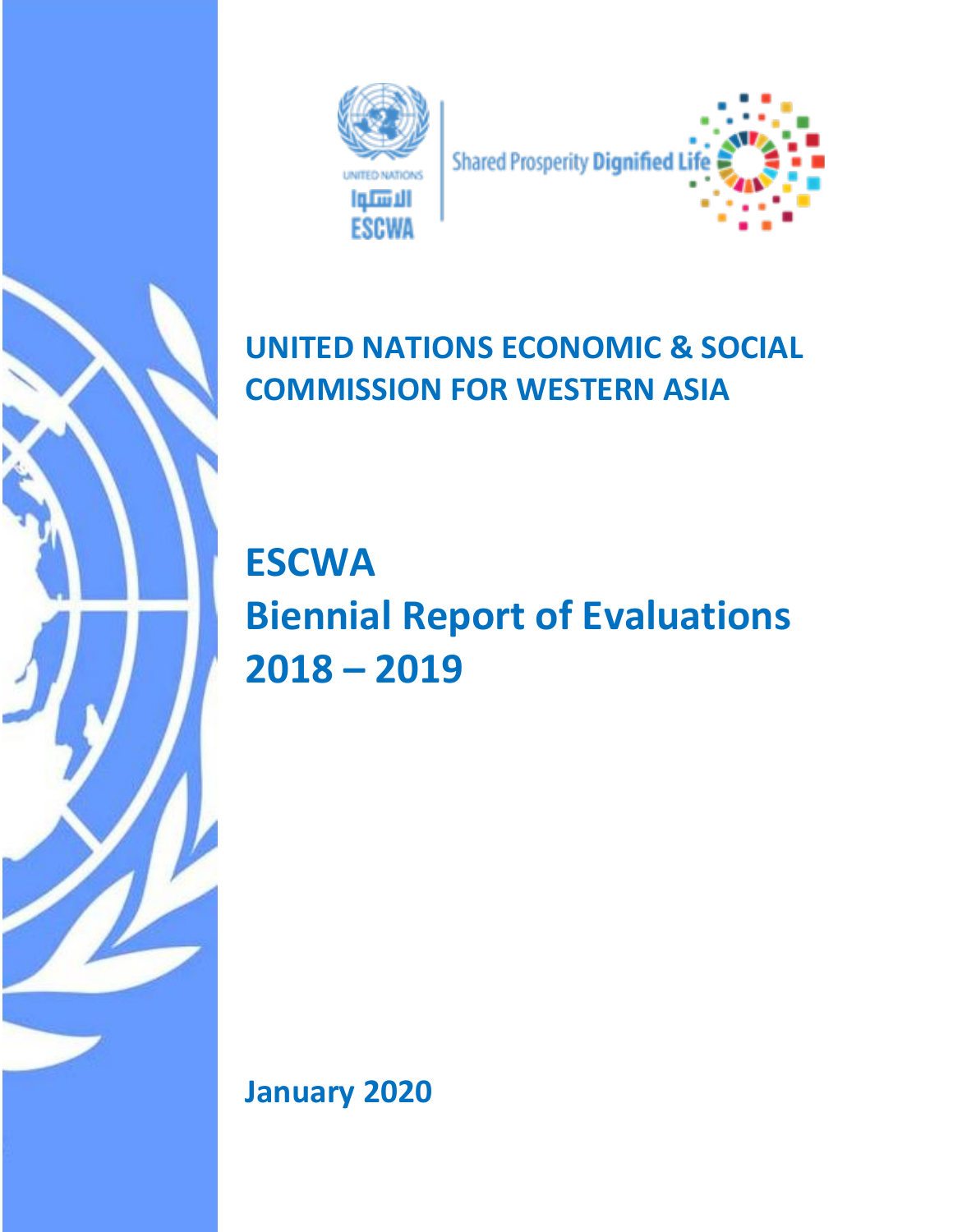| <b>TABLE OF CONTENTS</b>                                                  |  |
|---------------------------------------------------------------------------|--|
|                                                                           |  |
| Recurrent findings and recommendations feed into the Meta-analysis3       |  |
|                                                                           |  |
|                                                                           |  |
|                                                                           |  |
| Box 1 - The RICCAR evaluation supports future financing of the project  8 |  |
|                                                                           |  |
| Box 2 - ESCWA Evaluation Activities in 2016-2017, assessed by OIOS  11    |  |
|                                                                           |  |
| Box 3 - ESCWA launches training to foster evaluation culture  12          |  |
|                                                                           |  |
| <b>Box 4 - ESCWA contributes to develop Technical Note for Evaluation</b> |  |
|                                                                           |  |
|                                                                           |  |
|                                                                           |  |
|                                                                           |  |
| Annex 2: Development Account Project Evaluations, 2018-2019  15           |  |
|                                                                           |  |
|                                                                           |  |
|                                                                           |  |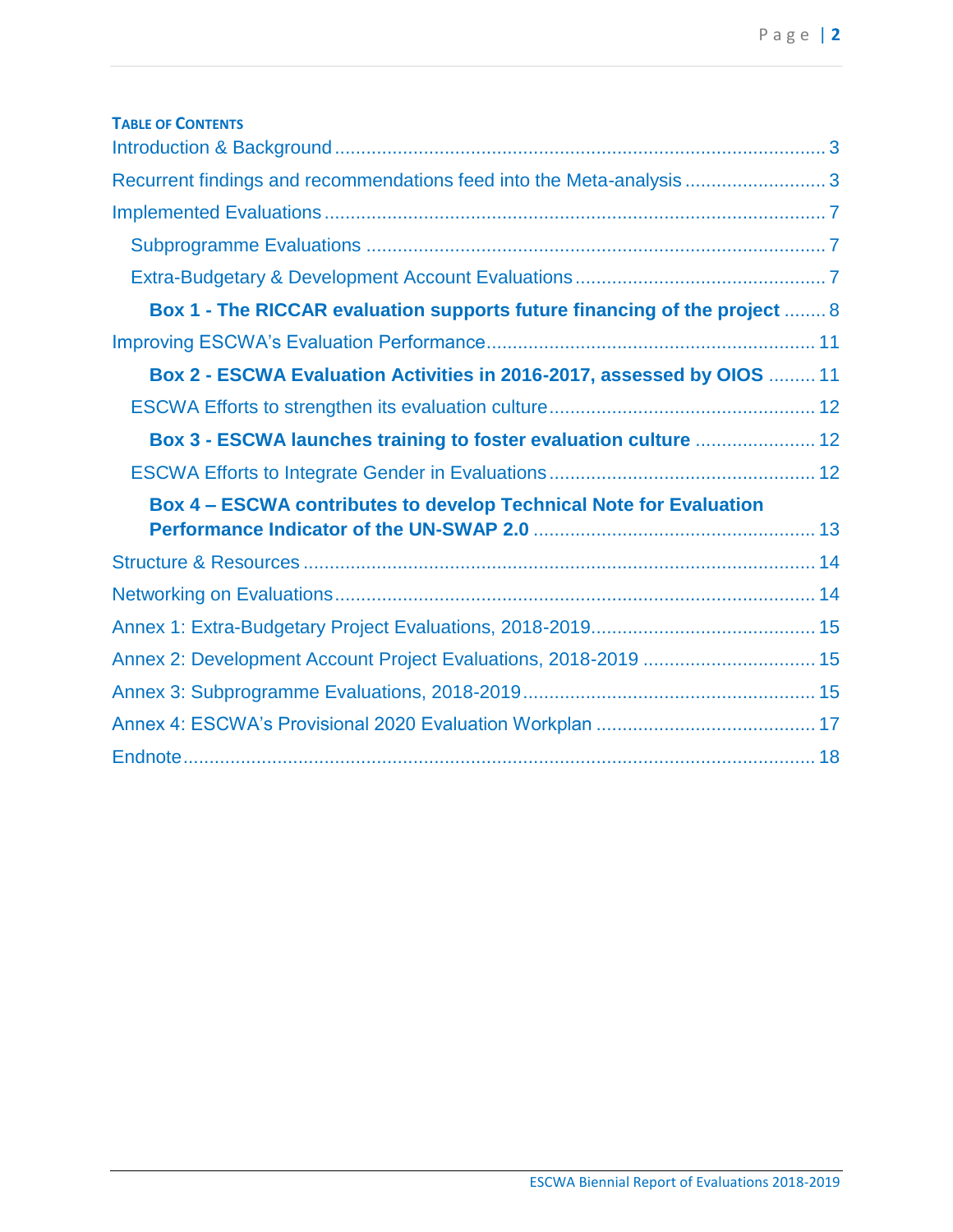#### <span id="page-2-0"></span>**INTRODUCTION & BACKGROUND**

ESCWA considers evaluation to be a strategic function that independently assesses the relevance, effectiveness, efficiency, impact and sustainability of its work. In line with the Evaluation Policy issued in 2017, this biennial report provides an overview of evaluation related efforts at ESCWA in 2018 and 2019. It presents the main achievements and the lessons learned and highlights the challenges and the steps forward.

#### <span id="page-2-1"></span>**RECURRENT FINDINGS AND RECOMMENDATIONS FEED INTO THE META-ANALYSIS**

All the findings and recommendations of the evaluations conducted in 2018 and 2019 confirmed the findings and recommendations identified in the meta-review of evaluations carried out in the previous Biennium. The aim of confirming the findings and recommendations was to validate the trends and patterns, both positive and negative, through a horizontal comparison of all evaluations. The validation of the meta-analysis provided ESCWA with an analytical tool identifying organization-wide areas of strength and improvement that the organization may wish to capitalize on or address, helping it ensure its regional impact is more than the sum of its parts.

The validation of ESCWA's meta-review of evaluations followed a rigorous process. The twelve existing Key Insights of the meta-evaluation conducted in 2017 were reviewed and compared with the findings and recommendations of the ten evaluations conducted in 2018 and 2019. Further, based on the findings of the evaluations conducted in 2018 and 2019 a new Key Insight was added under the criterion of relevance (Key Insight 4). Please find below the thirteen Key Insights organized by the criteria of relevance, effectiveness, efficiency and sustainability:

#### **Relevance**

Overall, ESCWA's work is relevant to the needs of the region, to the Internationally Agreed Development Goals and to its mandates, although further opportunities exist to better target its work.

#### **Key Insight 1 - Relevance levels vary between member States and topics**

- **Finding:** Insufficient attention is paid to the differences between the sub-regions and member States.
- **Recommendation: ESCWA should tailor its support to the sub-regional level to** increase its relevance to its member States.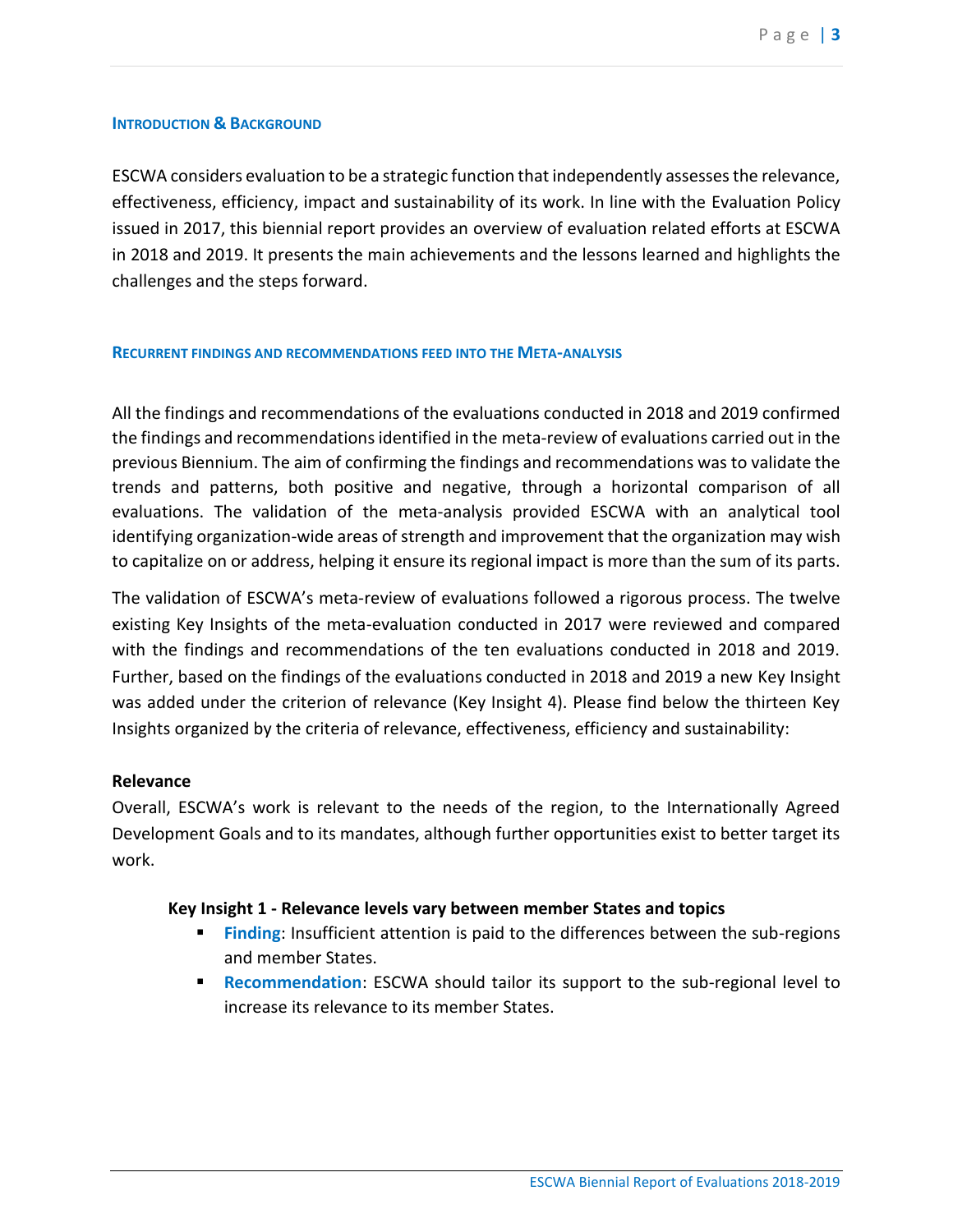## **Key Insight 2 - More knowledge about the problems being addressed is recommended**

- **Finding:** Needs assessments and problem analysis are rarely undertaken with external input, and baselines are often missing as normative work is hard to quantify.
- **Recommendation:** Ensure input from external stakeholders in the needs assessments and problem trees and consider knowledge or capacity surveys at the start of projects to establish baselines.

## **Key Insight 3 - Participation in DA projects is consistently problematic**

- **Finding: Project teams are often not able to impose criteria for participation and** project focal points are frequently unaware of them. As a result, participants often do not meet the required profile. Women participation is typically around 30-40%.
- **EXECOMMENT RECOMMENT CONTER 12 DEFINE PARTICIPATION** Criteria clearly and explain them to the focal points and senior officials in member States; ensure women's participation is closer to 50%.

## **Key Insight 4 – Vision for long-term impact**

- **Finding:** Defining the vision for long-term impact increases the relevance and coherence of ESCWA Subprogrammes.
- **Recommendation**: Develop a vision and a Theory of Change for ESCWA's Subprogrammes.

## **Effectiveness**

ESCWA produces unique work and is often praised for addressing topics that are otherwise disregarded. However, inconsistent engagement with external stakeholders and participants and inconsistent quality often limits the effectiveness of its work.

## **Key Insight 5 - Inconsistent engagement with external partners and participants**

- **Einding:** External partners and participants would prefer greater and more consistent engagement in ESCWA's projects. Some ESCWA partnerships could be more strategic.
- **EXECOMMENT AT A RECOMMENT CONTROLLY A RECOMMENT A RECOMMENT PROPERTY RECOMMENT PROPERTY RECOMMENT PROPERTY RECOMMENT PROPERTY RECOMMENT PROPERTY <b>RECOMMENT RECOMMENT RECOMMENT RECOMMENT RECOMMENT RECOMMENT REC** and consistent engagement with partners and participants at the time of project inception.

## **Key Insight 6 - The quality of ESCWA's work in its three core functions is varied**

**Finding: ESCWA knowledge products often do not target a specific audience and** are not sufficiently disseminated and tracked for their uptake. Technical cooperation is much appreciated but often is not aligned with the programme of work. ESCWA's Technical Committees can be maximized for more impact.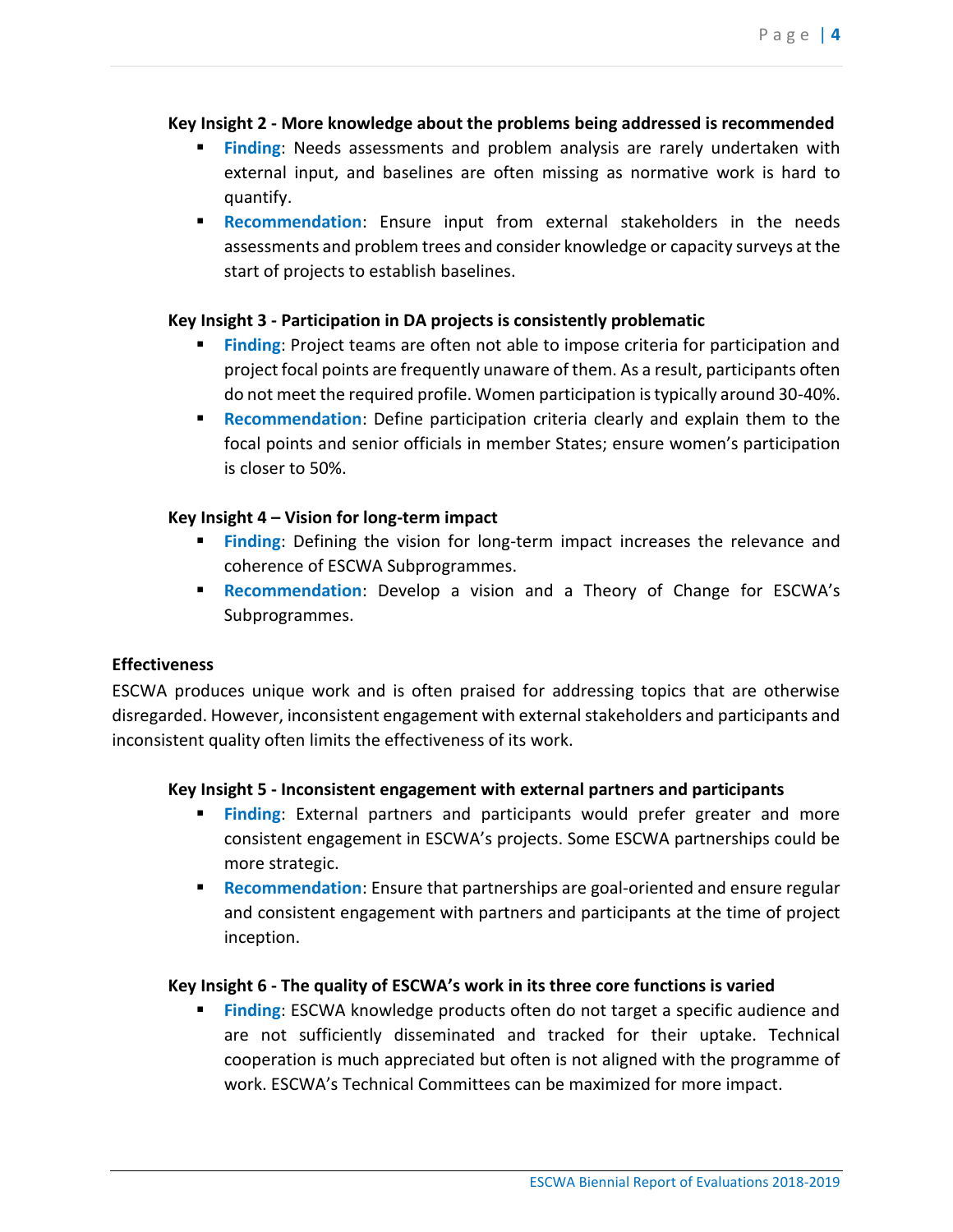▪ **Recommendation**: Clearly define the target audience and develop a dissemination plan for knowledge products; further align technical cooperation with the programme of work; and design a strategy to maximise the impact of Technical Committees.

## **Efficiency**

ESCWA's work has garnered praise for its flexibility but could be more efficient if workplans and internal monitoring for results mechanisms were better designed and implemented.

# **Key Insight 7 - Logical Frameworks are often poorly designed, but projects work within budget and are efficient at gaining in-kind support**

- **Finding: Given Secretariat requirements, Expected Accomplishments (EAs) and** Indicators of Achievement (IoAs) often exceed the scope of the project or programme and are not readily measurable. Projects are completed within budget and often solve the problems creatively to obtain in-kind support.
- **Recommendation**: Consider developing a Theory of Change alongside the logframe, and if IoAs are outside the scope of work, develop proxy indicators.

## **Key Insight 8 - Internal monitoring and reporting is inconsistent**

- **Einding:** Most Divisions and projects do not have a system in place to monitor for results/impact.
- **Recommendation**: ESCWA should decide how substantive and results-based monitoring takes place. Tools and mechanisms for monitoring for results should be designed for ESCWA´s regular work and for its projects.

# **Key Insight 9 - Flexibility in project/programme workplan leads to greater relevance and greater efficiency**

- **Einding:** Some DA projects and programmes of work are modified during implementation to address emerging issues, thereby improving relevance and impact, but not all project/programme managers are aware of this option.
- **EXECOMMENT AT A Recommendation:** When applicable, undertake changes through formal review channels as soon as possible to improve relevance and impact.

# **Key Insight 10 - Sub-contracting and administrative challenges are persistent and can deter ESCWA staff from initiating XB/DA projects**

- **Einding:** Contracts with consultants are often time consuming, consultant deliverables are often delayed and sometimes below quality, and ESCWA staff are frequently unaware of recourse options.
- **Recommendation**: Staff should be trained on the contracting of consultants and should know their options, and be empowered to pursue them when a consultant under-performs.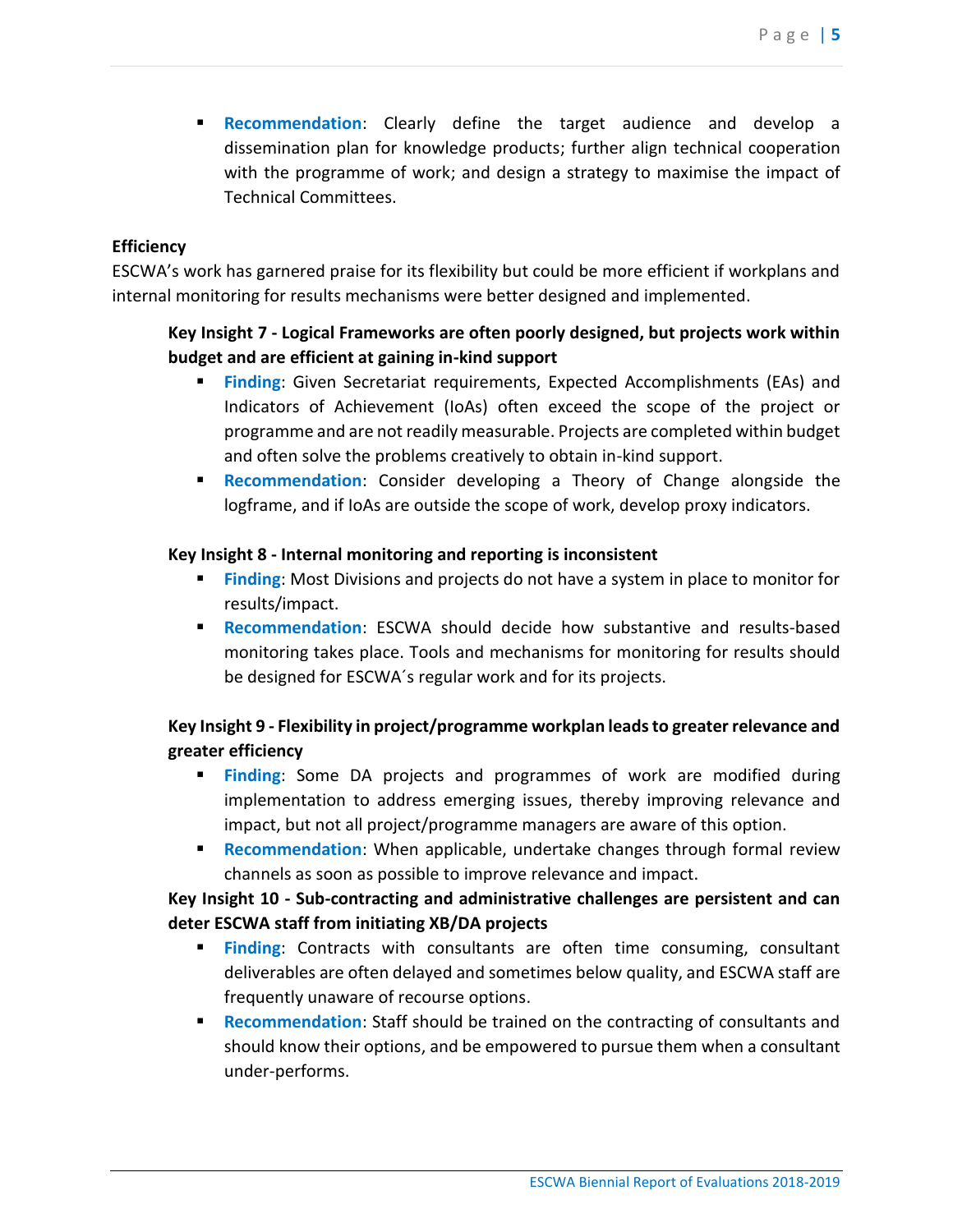## **Sustainability**

Although a majority of project stakeholders and participants request projects to continue, the sustainability of most projects is not sufficiently institutionalized or ensured.

## **Key Insight 11 - Insufficient sustainability measures**

- **Einding:** Many projects assume that knowledge production, capacity building and maintenance of online platforms equals sustainable gains.
- **Recommendation:** Design an explicit exit strategy within each project, with continued opportunities for the application of skills acquired.

## **Key Insight 12 - Projects are not integrated enough into regular programme of work**

- **Finding:** As DA projects are not extended, much of their sustainability lies in the integration of the project into the Section's regular programme of work.
- **Recommendation**: Identify how the various components of ESCWA's regular work can continue aspects of project work.

## **Key Insight 13 - Attempts at Resource Mobilisation for follow-up projects are limited**

- **Finding:** Successful small DA projects can be treated as "pilot projects" and used to gain larger XB funds, but this is rarely done.
- **Recommendation:** Use the positive experience of DA projects when pitching to donors.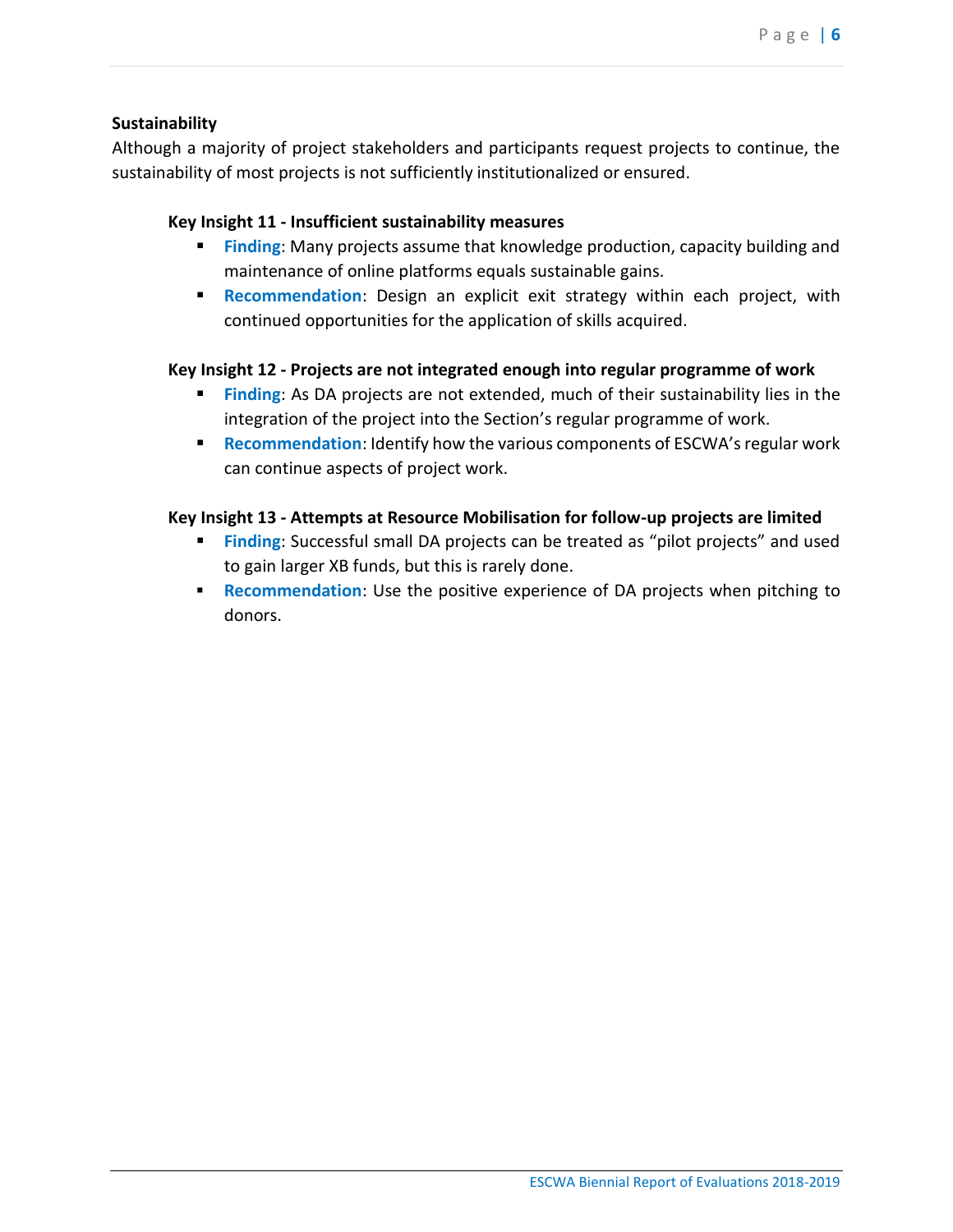#### <span id="page-6-0"></span>**IMPLEMENTED EVALUATIONS**

Every biennium, ESCWA carries out discretionary and mandatory evaluations of its Subprogrammes, Development Account (DA) projects and projects financed from extrabudgetary sources (XB), according to a set biennial workplan and budget. In 2018-2019, ESCWA completed the evaluation of five DA projects and one extra-budgetary project. In addition, it completed the evaluation of four of its Subprogrammes (see Annexes 1,2 and 3).

#### <span id="page-6-1"></span>**SUBPROGRAMME EVALUATIONS**

Subprogramme evaluations examine the overall performance of a substantive Subprogramme or Division in ESCWA. Such evaluations normally examine the relevance, effectiveness and impact of the Subprogrammes through their knowledge production, engagement with stakeholders, technical cooperation, strategy and implementation of projects (see Annex 3). In 2018-19 ESCWA completed four Subprogramme Evaluations:

- Evaluation of the Subprogramme on Economic Development and Integration
- Evaluation of the Subprogramme of Integrated Management of Natural Resources for Sustainable Development
- Evaluation of Subprogramme on Social Development
- Evaluation of the Subprogramme on Statistics for Evidence-based Policymaking.

#### <span id="page-6-2"></span>**EXTRA-BUDGETARY & DEVELOPMENT ACCOUNT EVALUATIONS**

ESCWA also undertakes evaluations of specific projects managed by the different Subprogrammes. Project evaluations are normally time bound to the life of the project and focus on assessing the extent to which ESCWA met the stated objectives and outcomes identified in the project document.

In the 2018-2019 biennium, ESCWA completed five Development Account project evaluations:

- Development Account project on "Strengthened National Capacities for Integrated, Sustainable and Inclusive Population and Development Policies in the Arab Region"
- Development Account project ton "Promoting renewable energy investments for climate change mitigation and sustainable Development"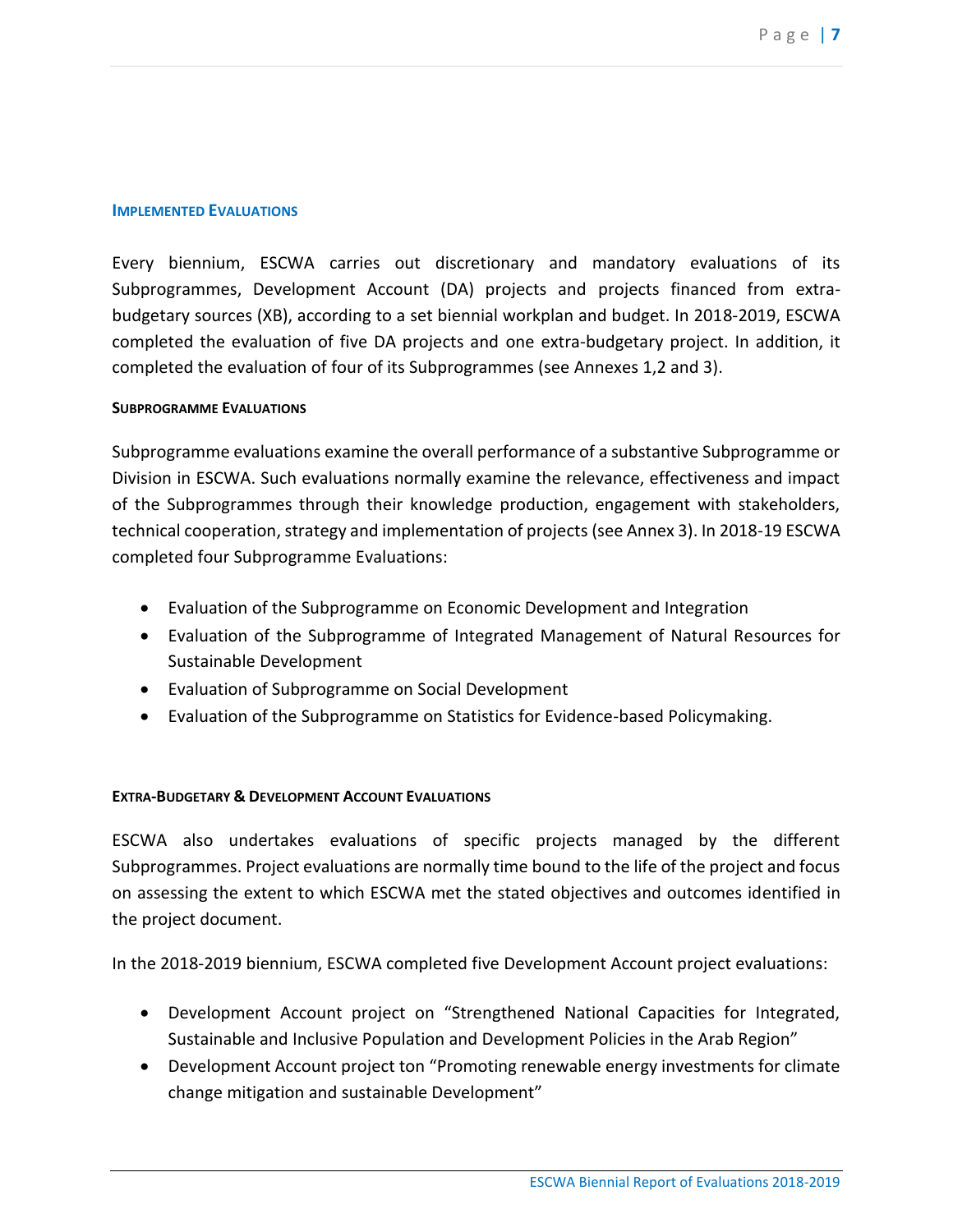- Development Account project on "Developing the capacity of countries members of the Economic and Social Commission for Western Asia to address the water and energy nexus for achieving sustainable development goals"
- Development Account project on "Strengthening the statistical capacity of the countries members of the Economic and Social Commission for Western Asia in producing and disseminating short-term economic indicators for sustainable growth"
- Development Account project on "Establishing National Technology Development and Transfer Systems in select ESCWA member states"

In addition, in the 2018-19 biennium, ESCWA completed one extra-budgetary evaluation of the extra-budgetary project on "Assessment of the Impact of Climate Change on Water Resources and Socio-Economic Vulnerability in the Arab Region" and initiated the evaluation of extrabudgetary project on "Promoting food and water security through cooperation and capacity development in the Arab Region" (see Annexes 1 and 2).

# **Box 1 - The RICCAR evaluation supports future financing of the project**

<span id="page-7-0"></span>In May 2018, ESCWA completed the summative evaluation of its extra-budgetary project: "Assessment of Climate Change Impacts on Water Resources and Socio-Economic Vulnerability in the Arab Region (RICCAR)". The aim of this evaluation was to provide key findings and recommendations for the planning of the next phase of the project. Given its formative nature, the evaluation was carried out during last months of the implementation of the first phase of the project to be able to provide timely feedback to the project team before the start of the next phase.

The evaluation was undertaken by a team of two international external evaluators, Nadia Bechraoui and Amel Makhlouf, who conducted the evaluation fieldwork in Lebanon, Jordan, Egypt and Tunisia. The data collection consisted of 35 semi-structured interviews, a comprehensive review of the project documentation, and the observation of meetings and conferences. The evaluation findings were presented to the Swedish International Development Agency (Sida). As result of the rigor and credibility of the evaluation, the donor agreed to finance the next phase of the project.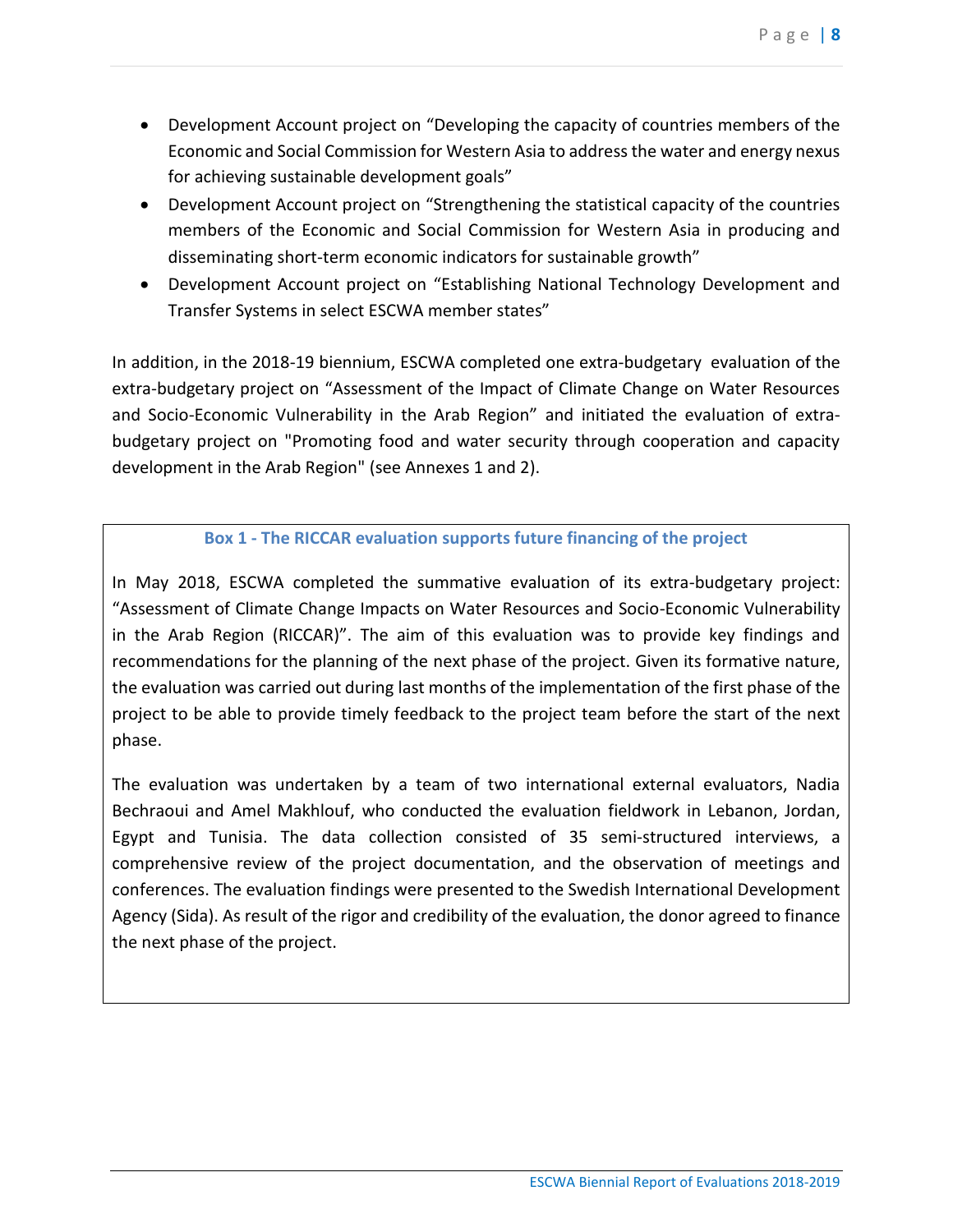The findings and recommendations of all the project evaluations undertaken in 2018-19 were used to validate meta-analysis of ESCWA evaluations. The following two charts provide an overview of the resources and efforts to conduct XB and DA project evaluations in 2018-19.



**Chart 1 – Triangulation in Development Account and extra-budgetary projects**

**Chart 2 – Budget allocation for project evaluations** 



In 2020, ESCWA will conclude the evaluation of the following DA and XB projects: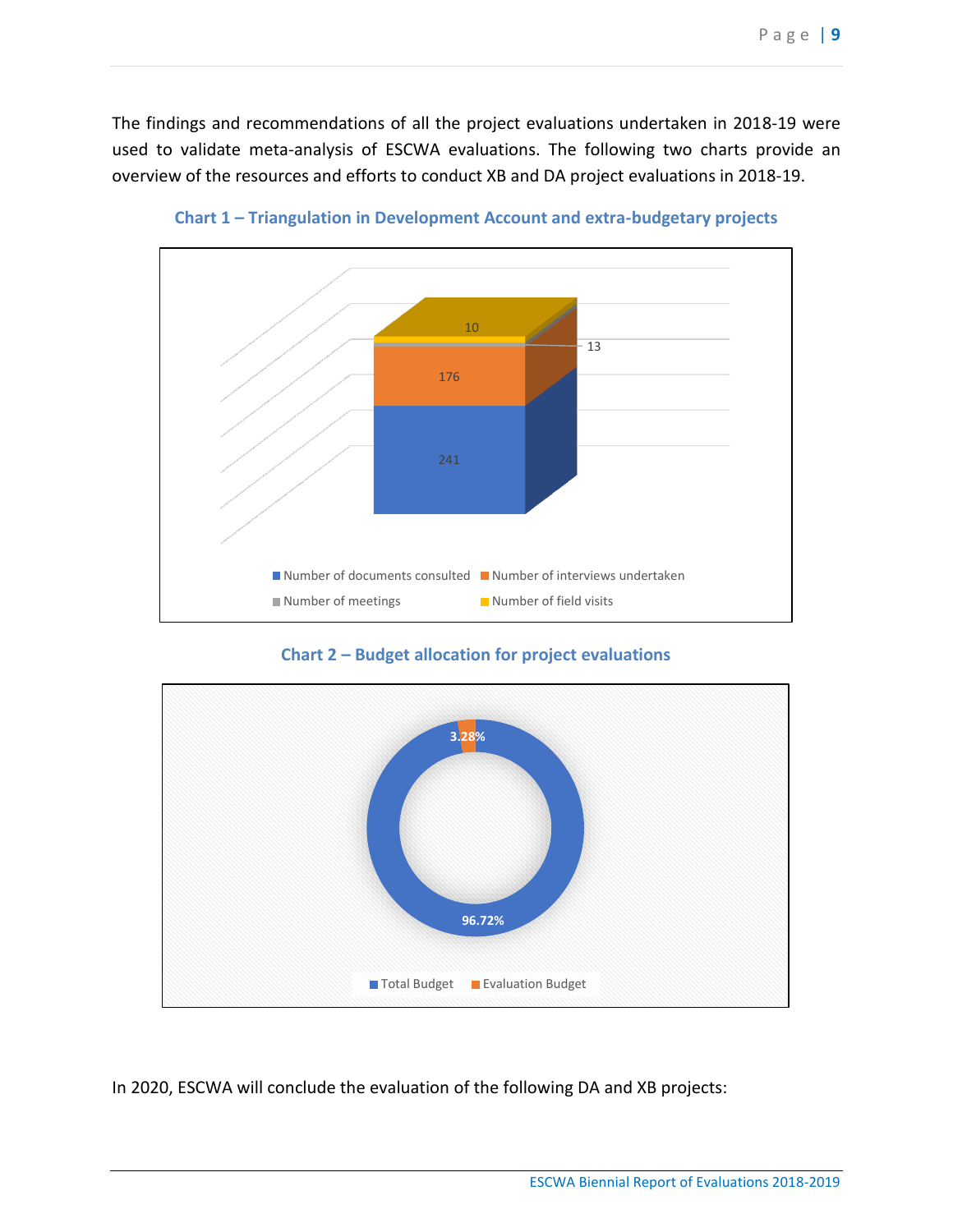## **DA projects:**

- Implementation and Follow-Up and Review of 2030 Agenda for Sustainable Development. Enhancing the Capacities of Arab countries
- Facilitating the Implementation of the Arab Custom Union
- **•** Promoting Social Justice in Selected Countries in the Arab Region
- Fostering Institutional Development for Participatory Approaches towards the Achievement of the Sustainable Development Goals in Western Asia

### **XB projects:**

- National Agenda for the Future of Syria Phase II
- Libya socio-economic dialogue project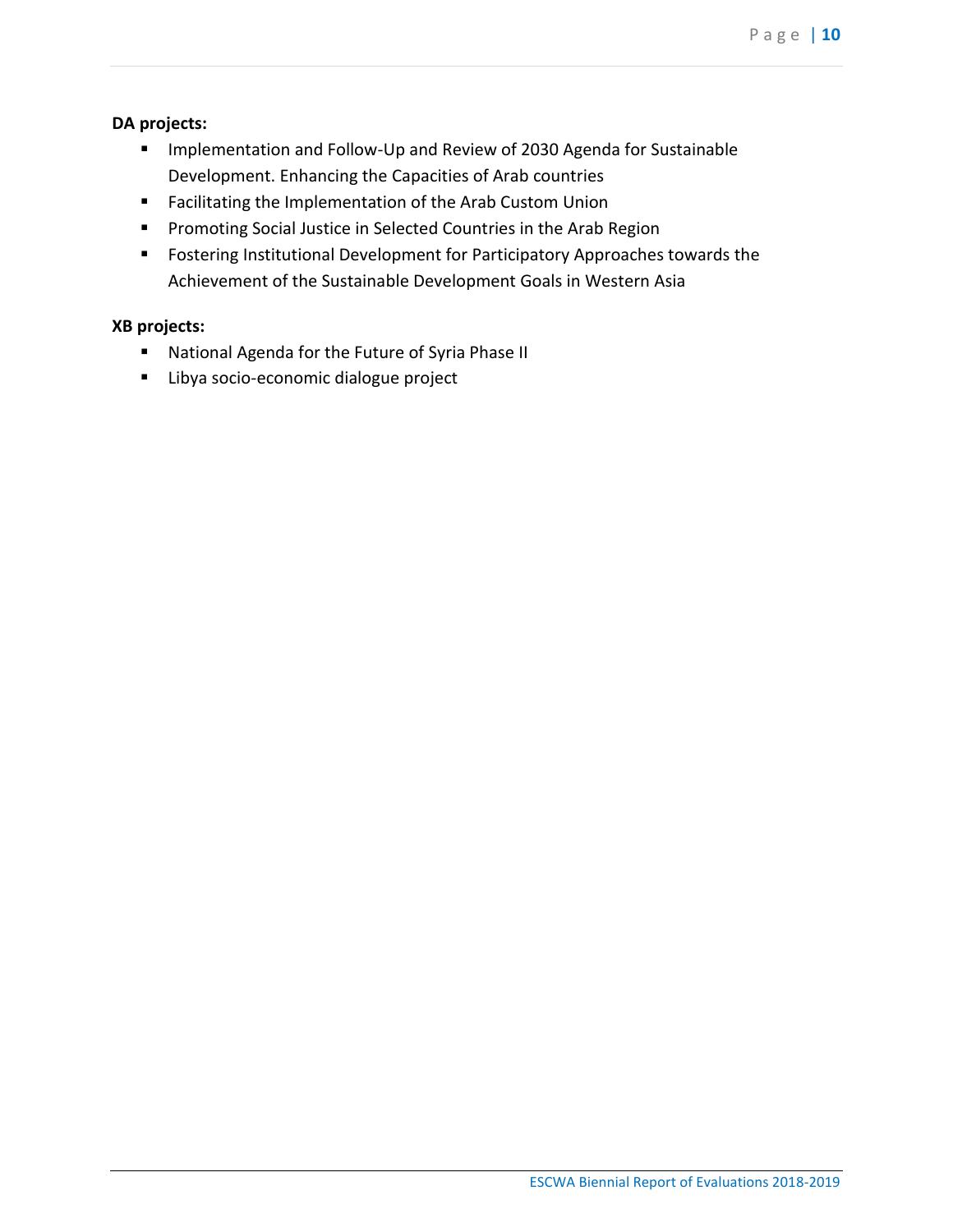#### <span id="page-10-0"></span>**IMPROVING ESCWA'S EVALUATION PERFORMANCE**

The 2018-2019 biennial Evaluation Plan was developed in consultation with the Executive Secretary. As part of the new plan ESCWA consolidated many practices and improvements.

ESCWA further developed the roster of evaluators with regional experience. For this ESCWA's evaluation function used the headhunting technique by attending the conference of the Evaluation Association of the Middle East and North Africa (EvalMENA). As a result of an active networking, ESCWA's evaluation function was able to identify new emergent evaluators and senior evaluators that were included in the existing roster of experts.

ESCWA's evaluation function created new evaluation tools and revised existing ones. ESCWA further refined its standardized annexes of evaluation Terms of Reference with a detailed outline for inception and evaluation reports to include new criteria such as the United Nations Disability Inclusion Strategy (UNDIS). These tools provide external experts with clear instructions on how to structure reports, how to mainstream gender and human rights, and how to comply with the new UNEG Norms and Standards.

#### **Box 2 - ESCWA Evaluation Activities in 2016-2017, assessed by OIOS**

<span id="page-10-1"></span>ESCWA's achievements in the 2016-2017 biennium built on progress made in the previous biennium as acknowledged in "United Nations Secretariat Evaluation Scorecards 2016-2017", prepared by the Inspection and Evaluation Division of the Office of Internal Oversight Services (IED/OIOS). This exercise acknowledged the remarkable progress made by ESCWA during the 2016-17 biennium as it ranked first among all Regional Commission and second among the thirty entities assessed by the Scorecard.

In particular, the Scorecard, highlighted the excellent performance of ESCWA with regards to the evaluation framework and to the quality of the evaluation reports. In terms of the evaluation framework, ESCWA had perfect scores regarding its reporting line for evaluations, its evaluation policy, its evaluation procedure and its evaluation plan. With regards to the quality of evaluation reports, ESCWA obtained the highest scores for the overall quality of the evaluation reports, for the quality of the evaluation recommendations and for integrating gender. Only for the integration of human rights did not obtain a perfect score. ESCWA will work in the 2020 to further improve in this area.

Source: OIOS, United Nations Secretariat Evaluation Scorecards 2016-2017, 30 Apr 2019 Assignment No: IED-19- 002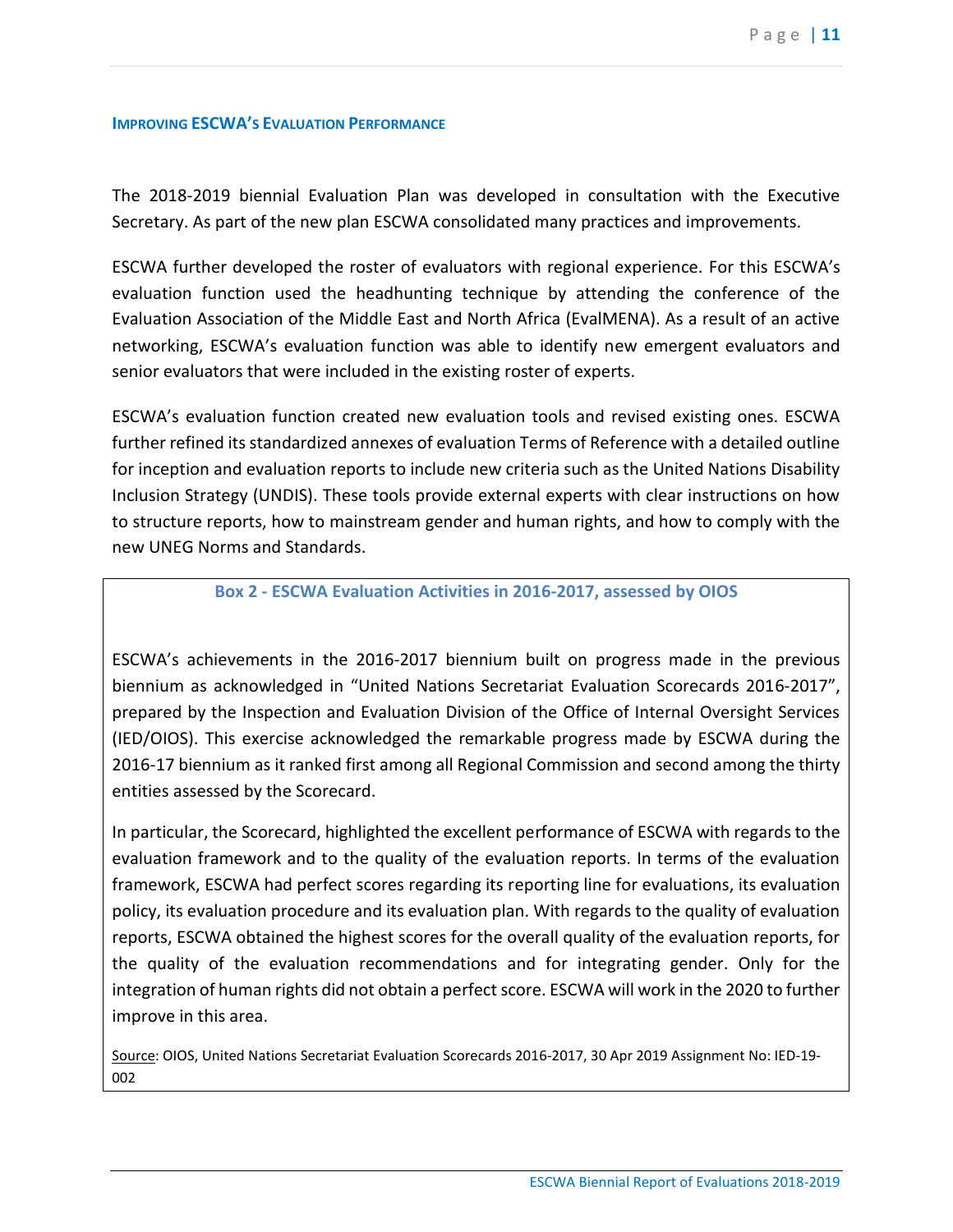#### <span id="page-11-0"></span>**ESCWA EFFORTS TO STRENGTHEN ITS EVALUATION CULTURE**

ESCWA's evaluation function continued its outreach activities in 2016-2017 to strengthen its evaluation culture. For each Subprogramme evaluation, the ESCWA evaluation team organized division-wide meetings to explain the objectives, steps, roles and responsibilities in the evaluation process. Further, evaluation findings and recommendations are publicly available on ESCWA's website .

### **Box 2 - ESCWA launches training to foster evaluation culture**

<span id="page-11-1"></span>The Economic and Social Commission for Western Asia (ESCWA) launched a training on "Evaluation: Opportunities for Learning & Accountability" addressed to programme staff who are not specialized in the field.

The training, held 29 May 2019 with participants from different Divisions of the Regional Commission, was an eye opener to the colleagues who attended. "I did not know that evaluations can be so useful", expressed one of the colleagues who added: "Now when my initiative will be evaluated in the near future, I will no longer fear it".

As Felix Herzog, the facilitator of the training, explained: "We are all aware that evaluation is a priority for the Secretary-General; however, there is still a common misconception among Secretariat staff on what it is and what it isn't". Using a series of interactive exercises the training explored the parameters and objectives of evaluation, but most importantly it showed how evaluation can be an excellent tool for self-reflection and learning for any Programme or Project.

Ramla Khalidi, Chief of the Strategy, Evaluation and Partnership Section, added: "If we want the UN Secretariat to embrace a culture of evaluation, we need to actively promote self-reflection and learning from our own experiences and those of others. This training is part of our effort to engage in a dialogue on the purpose and utility of evaluations".

Source: Article published on iSeek in July 2019.

#### <span id="page-11-2"></span>**ESCWA EFFORTS TO INTEGRATE GENDER IN EVALUATIONS**

ESCWA continued to report on the degree of gender mainstreaming of its evaluations to the UN System-wide Action Plan on Gender Equality and the Empowerment of Women, or UN-SWAP. During the 2018-2019 biennium, ESCWA maintained its high score in the UN-SWAP exercise obtaining "exceeds requirements" in 2018 and 2019. This continued achievement underscores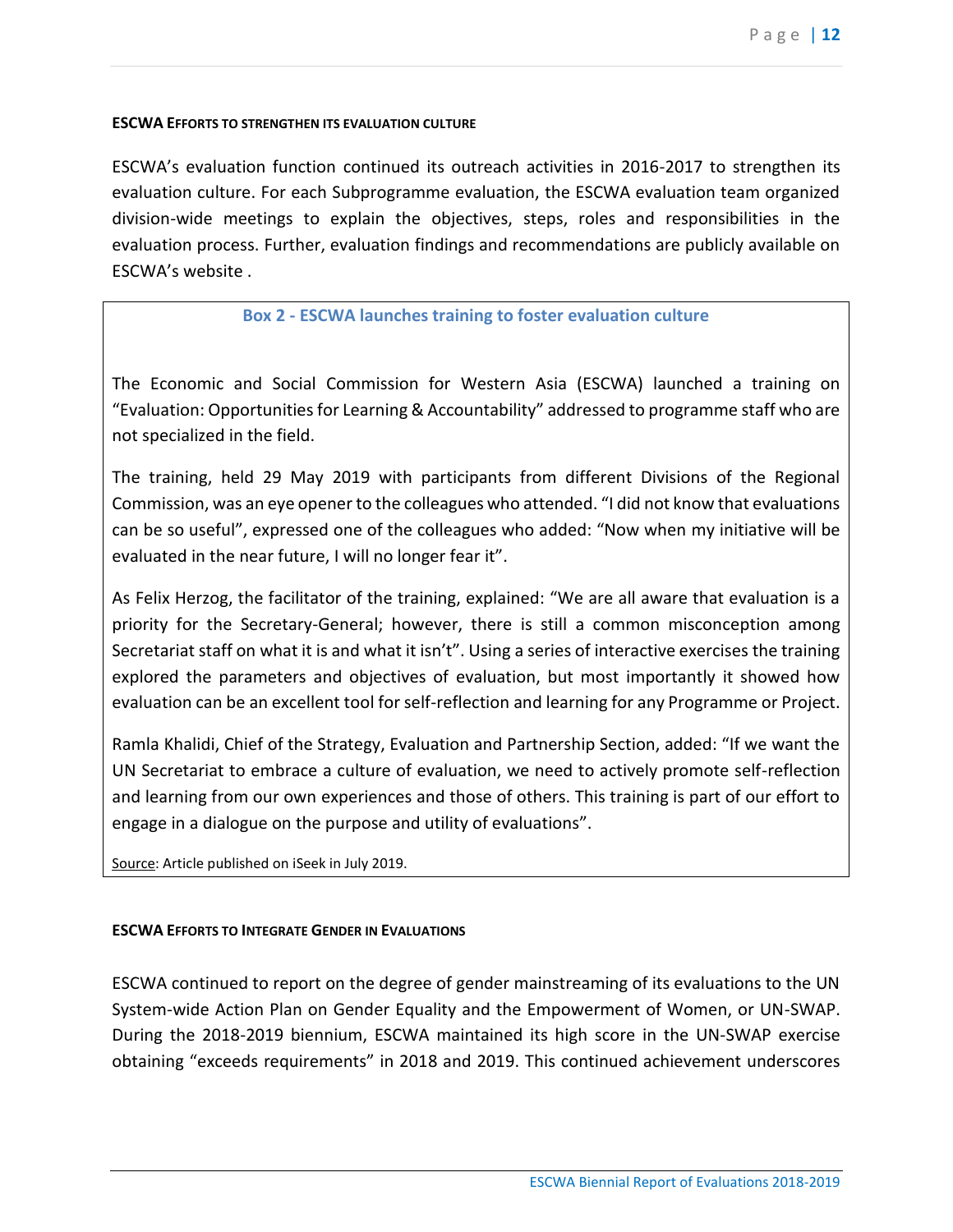ESCWA's commitment to integrate gender equality and the empowerment of women in all the stages of the evaluation process.

# <span id="page-12-0"></span>**Box 3 – ESCWA contributes to develop Technical Note for Evaluation Performance Indicator of the UN-SWAP 2.0**

In its effort to mainstream gender in evaluation, ESCWA played in 2018-19 an active role in the United Nations Evaluation Group and joined the Working Group on Integrating Gender and Human Rights in evaluation. As a result, ESCWA directly contributed to revising the Technical Note for the Evaluation Performance Indicator of the UN-SWAP 2.0. This Technical Note is the guiding document for all UN System entities on how to integrate gender in evaluations. It sets the benchmark for all entities and encourages all entities to in their efforts to fully mainstream gender in evaluation.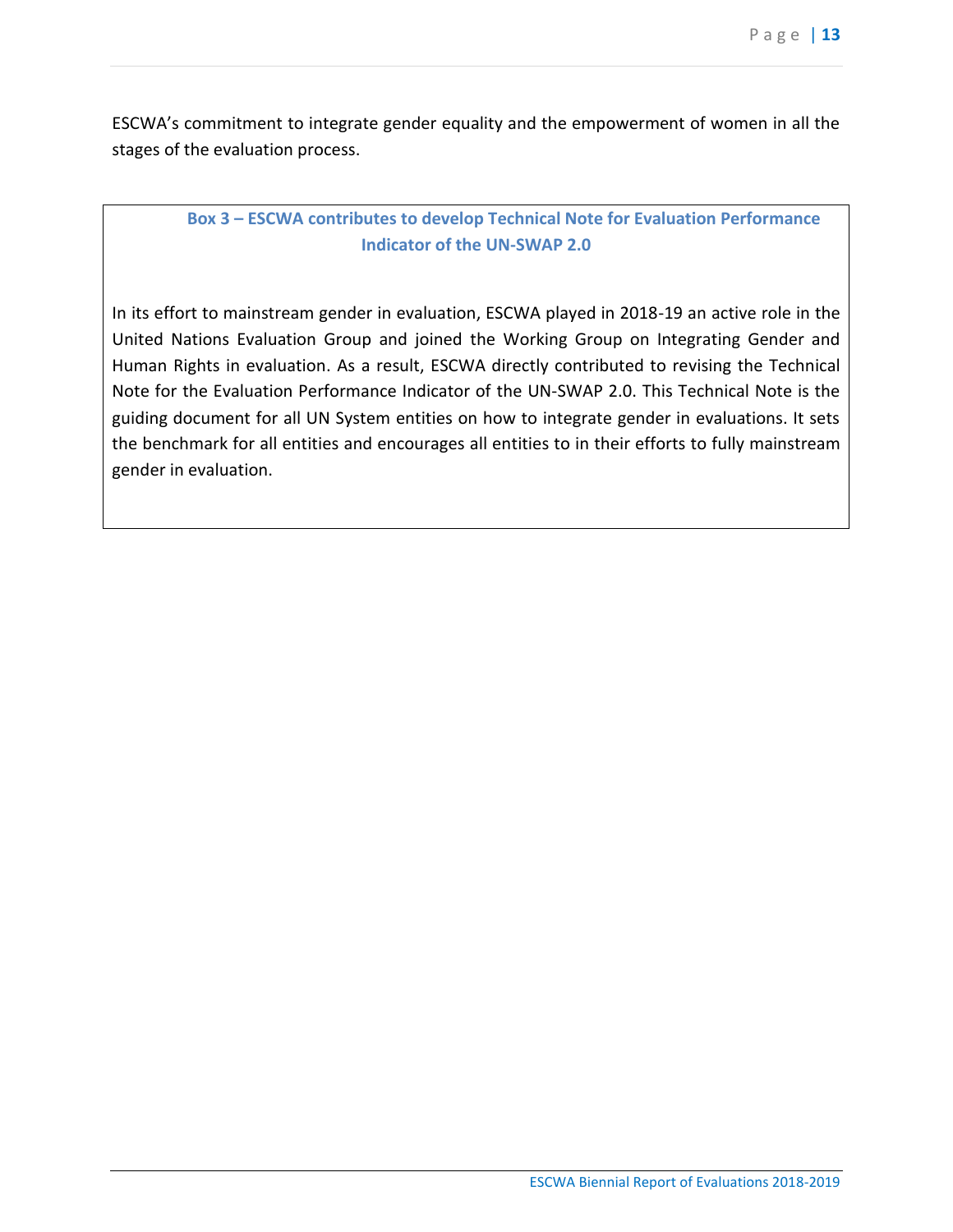#### <span id="page-13-0"></span>**STRUCTURE & RESOURCES**

ESCWA's evaluation function reports directly to the Deputy Executive Secretary and to the Executive Secretary. The Deputy Executive Secretary for Programme acts as Head of Evaluation and is a full member of UNEG. Since the departure of the Deputy Executive Secretary for Programme Support in February 2017, the role of Head of Evaluations has been assigned to the Executive Secretary.

To strengthen the rigour of the evaluation process, ESCWA's evaluations are managed separately from the monitoring and planning functions. In addition, external evaluators are selected independently by ESCWA's evaluation function, which adds to the impartiality of the exercise.

Throughout 2018 and 2019, the work on evaluations was undertaken by an Acting Evaluation Officer (P3) working exclusively on evaluations.

Support from the Chief of Section and General Service Staff was provided throughout the biennium. In addition, staff from substantive divisions at different levels also supported each of the completed evaluation assignments. Thus, it is estimated that the total staff time dedicated to evaluations reached around 42.4 work months in the 2018-2019 biennium (See Endnote).

#### <span id="page-13-1"></span>**NETWORKING ON EVALUATIONS**

ESCWA is actively engaged with global and regional networks on evaluation. At the global level, ESCWA is a member of UNEG, participating in the annual UNEG evaluation week, and contributing to specific outputs of the Evaluation Practice Exchange. In 2018, ESCWA showcased its findings on how to evaluate policy support, and in 2019, ESCWA was invited to prepare an interactive workshop on the same topic. As a result of the success of these two activities, ESCWA founded in collaboration with FAO the first Interest Group as part of UNEG. This Interest Group holds monthly meetings to exchange best practices on how to evaluate policy support.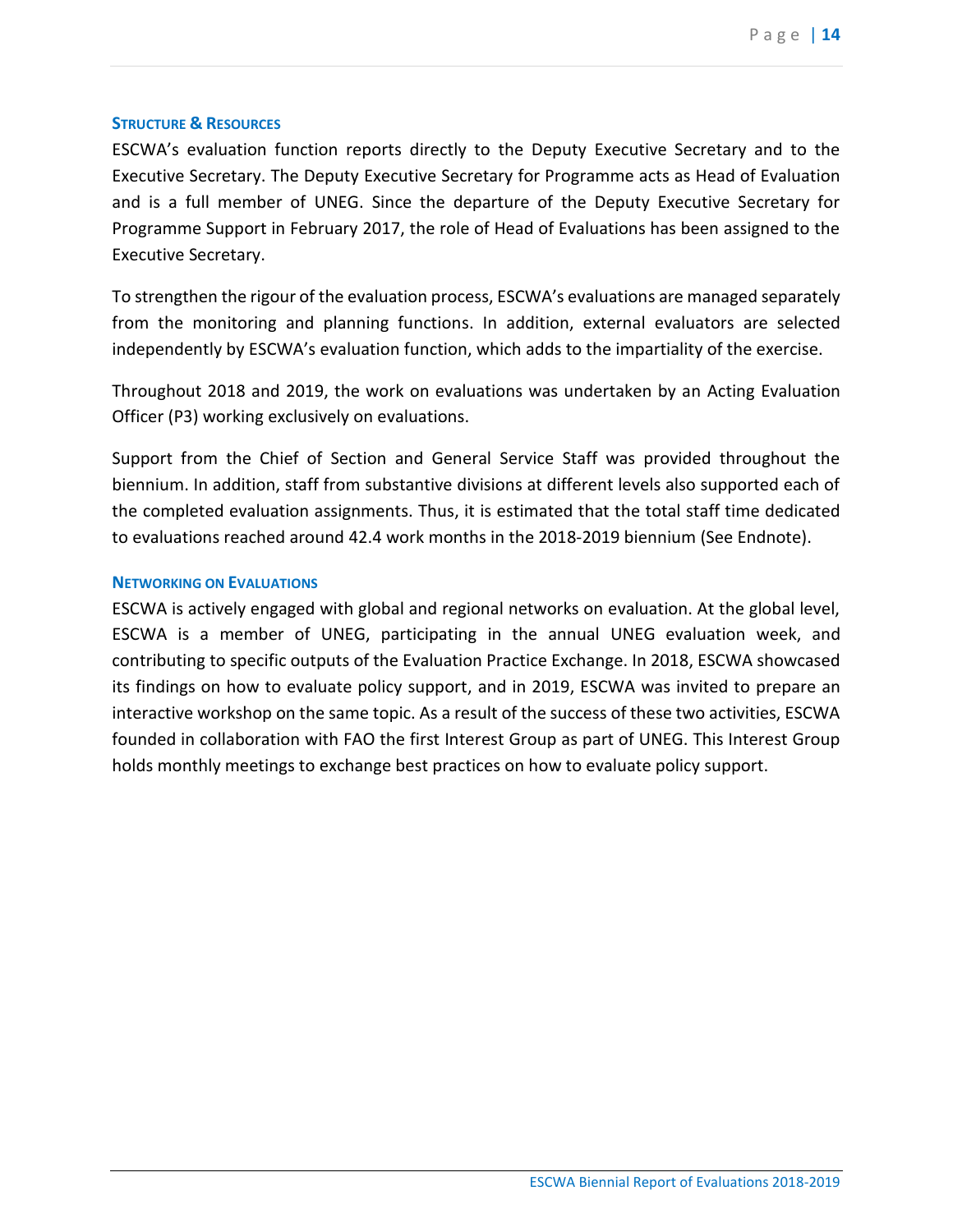# <span id="page-14-0"></span>**ANNEX 1: EXTRA-BUDGETARY PROJECT EVALUATIONS, 2018-2019**

| <b>Project Title</b>                                                            | <b>Amount</b> | <b>Status</b>                    |
|---------------------------------------------------------------------------------|---------------|----------------------------------|
| Assessment of the Impact of                                                     | \$15,000      | Evaluation completed in May 2018 |
| <b>Climate Change on Water Resources</b><br>and Socio-Economic Vulnerability in |               |                                  |
| the Arab Region                                                                 |               |                                  |

# <span id="page-14-1"></span>**ANNEX 2: DEVELOPMENT ACCOUNT PROJECT EVALUATIONS, 2018-2019**

| <b>Project Title</b>                                                                                                                                                                                                                 | <b>Tranche</b>          | <b>Amount</b>             | <b>Status</b>                                |
|--------------------------------------------------------------------------------------------------------------------------------------------------------------------------------------------------------------------------------------|-------------------------|---------------------------|----------------------------------------------|
| DA Evaluations completed in 2018-2019                                                                                                                                                                                                |                         |                           |                                              |
| Strengthened National Capacities for<br>Integrated, Sustainable and Inclusive<br><b>Population and Development Policies in</b><br>the Arab Region                                                                                    | 9 <sup>th</sup> Tranche | \$714,000<br>( \$14,000)  | Evaluation completed in<br>June 2019         |
| <b>Promoting</b><br>renewable<br>energy<br><b>investments</b><br>climate<br>change<br>for<br>sustainable<br>mitigation<br>and<br>Development                                                                                         | 9 <sup>th</sup> Tranche | \$632,000<br>( \$116,500) | Evaluation completed in<br>May 2018          |
| Developing the capacity of countries<br>members of the Economic and Social<br>Commission for Western Asia to<br>address the water and energy nexus for<br>achieving sustainable<br>development<br>goals                              | 9 <sup>th</sup> Tranche | \$525,000<br>(59, 975)    | Evaluation completed in<br>May 2018          |
| Strengthening the statistical capacity of<br>the countries members of the Economic<br>and Social Commission for Western Asia<br>in producing and disseminating short-<br>indicators<br>economic<br>for<br>term<br>sustainable growth | 9 <sup>th</sup> Tranche | \$518,000<br>(\$10,000)   | Evaluation completed in<br>February 2018     |
| <b>Establishing</b><br><b>National</b><br><b>Technology</b><br>Development and Transfer Systems in<br>select ESCWA member states                                                                                                     | 9 <sup>th</sup> Tranche | \$497,000<br>( \$10,000)  | Evaluation completed in<br><b>March 2018</b> |

# <span id="page-14-2"></span>**ANNEX 3: SUBPROGRAMME EVALUATIONS, 2018-2019**

| <b>Title</b>                                            |            |    |     | <b>Status</b>                               |
|---------------------------------------------------------|------------|----|-----|---------------------------------------------|
| <b>Discretionary</b>                                    | Evaluation | of | the | Evaluation completed in January 2018        |
| Subprogramme on Economic Development<br>and Integration |            |    |     |                                             |
| <b>Discretionary</b>                                    | Evaluation | of |     | <b>the</b> Evaluation completed in May 2018 |
| <b>Subprogramme of Integrated Management</b>            |            |    |     |                                             |
| Resources for Sustainable<br>Natural<br>οf              |            |    |     |                                             |
| <b>Development</b>                                      |            |    |     |                                             |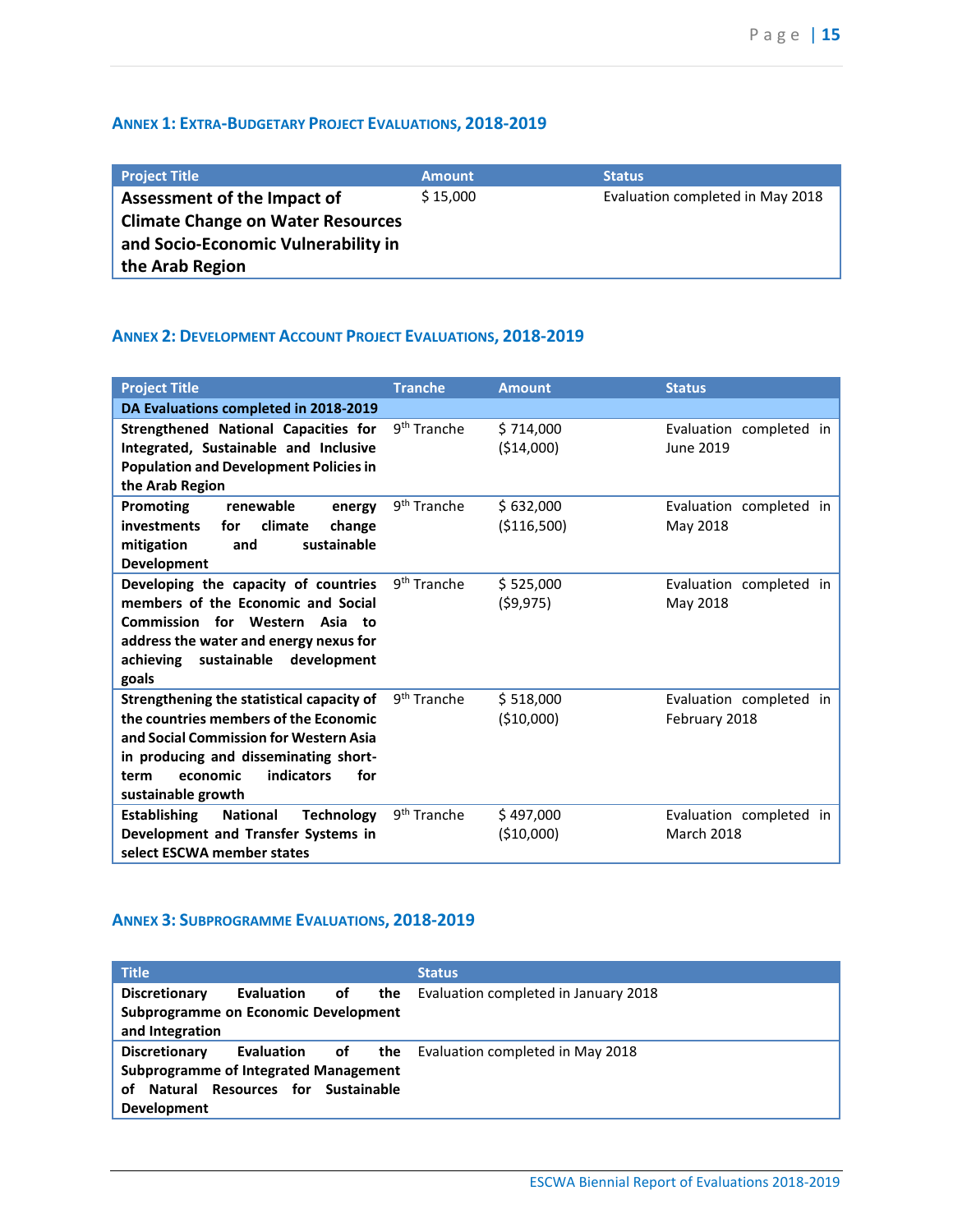**Discretionary Evaluation of Subprogramme on Social Development**  the Evaluation completed in June 2019 **Discretionary Evaluation of Subprogramme on Statistics for Evidencebased Policymaking** the Evaluation completed in November 2019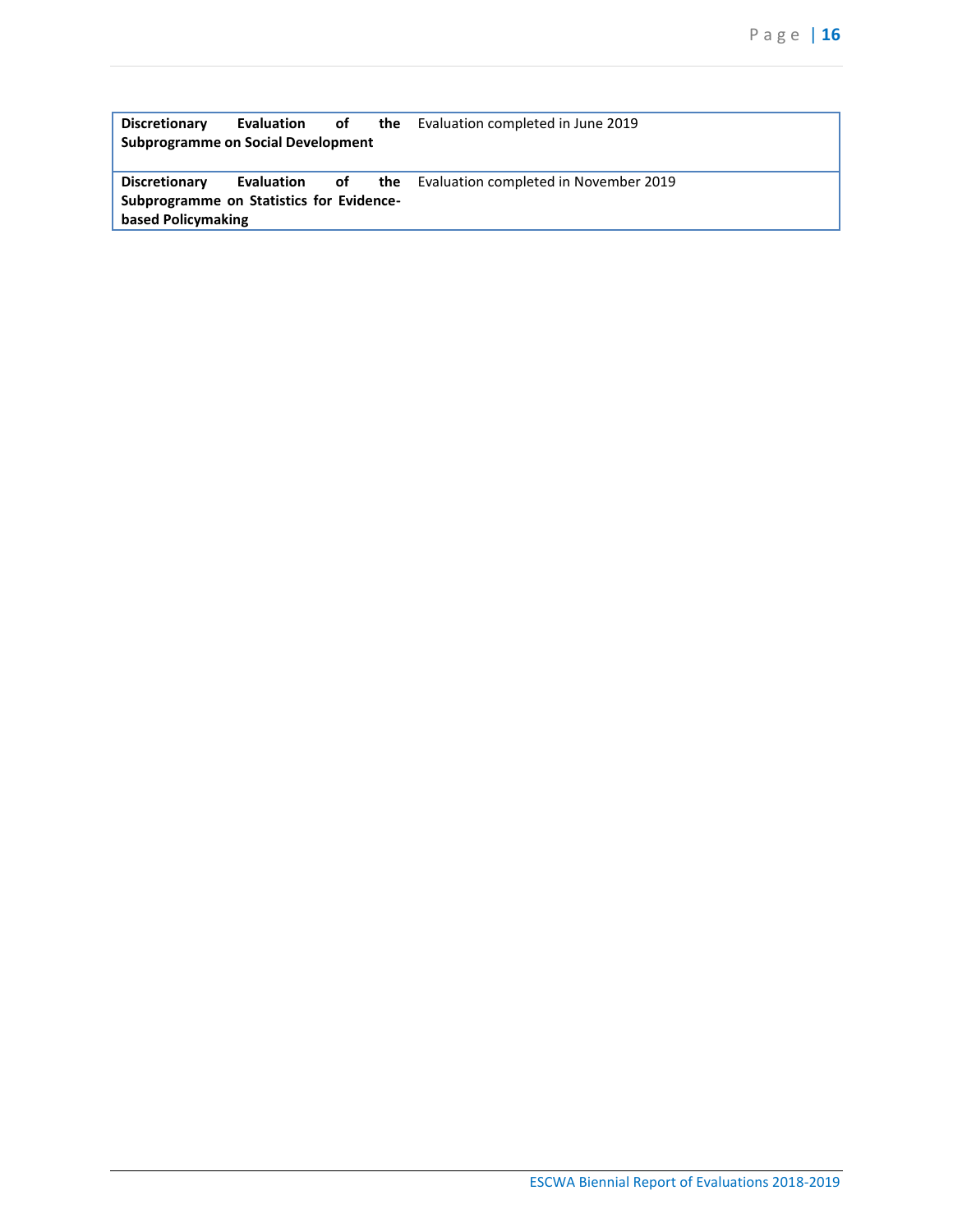# **ANNEX 4: ESCWA'S PROVISIONAL 2020 EVALUATION WORKPLAN**

<span id="page-16-0"></span>

| <b>Evaluation Title</b>                                                                                                                                                                              | <b>Budget</b> | <b>By Whom</b>            | <b>Schedule</b><br>Q/Y | <b>Type</b>              |
|------------------------------------------------------------------------------------------------------------------------------------------------------------------------------------------------------|---------------|---------------------------|------------------------|--------------------------|
| <b>Evaluation of DA Project: Implementation and Follow-Up</b><br>and Review of 2030 Agenda for Sustainable Development.<br><b>Enhancing the Capacities of Arab countries.</b>                        | \$12,000      | External Evaluator        | Q1 2020                | DA Project<br>Evaluation |
| Evaluation of DA Project: Facilitating the Implementation of<br>the Arab Custom Union                                                                                                                | \$15,000      | External Evaluator        | Q2 2020                | DA Project<br>Evaluation |
| <b>Evaluation DA project: Promoting Social Justice in Selected</b><br><b>Countries in the Arab Region</b>                                                                                            | \$10,000      | <b>External Evaluator</b> | Q3 2020                | DA Project<br>Evaluation |
| Evaluation of extra-budgetary project: Libya socio-<br>economic dialogue                                                                                                                             | \$119,040     | <b>External Evaluator</b> | 04 2020                | XB project<br>Evaluation |
| Evaluation of extra-budgetary project: National Agenda for<br>the Future of Syria                                                                                                                    | \$TBD         | <b>External Evaluator</b> | Q4 2020                | XB project<br>Evaluation |
| Evaluation of extra-budgetary project: Fostering<br><b>Institutional Development for Participatory Approaches</b><br>towards the Achievement of the Sustainable Development<br>Goals in Western Asia | \$10,000      | External Evaluator        | Q4 2020                | DA Project<br>Evaluation |